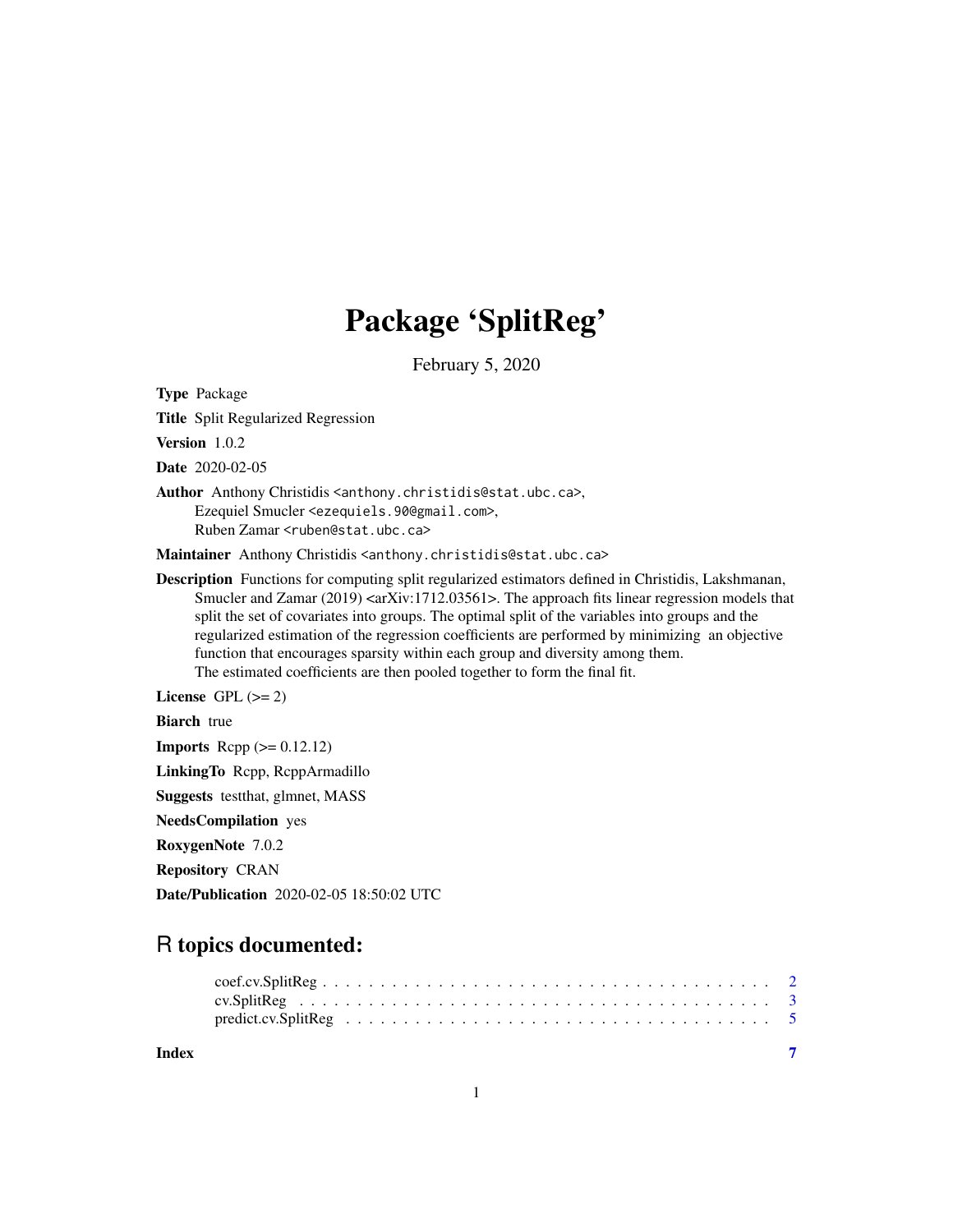<span id="page-1-1"></span><span id="page-1-0"></span>coef.cv.SplitReg *Extract coefficients from a cv.SplitReg object.*

### Description

Extract coefficients from a cv.SplitReg object.

## Usage

```
## S3 method for class 'cv.SplitReg'
coef(object, index = object$index_opt, ...)
```
## Arguments

| object    | Fitted cv. Split Reg object.                                                                              |
|-----------|-----------------------------------------------------------------------------------------------------------|
| index     | Indices indicating values of lambda S at which to extract coefficients. Defaults<br>to the optimal value. |
| $\ddotsc$ | Additional arguments for compatibility.                                                                   |

## Value

A vector of coefficients

## See Also

[cv.SplitReg](#page-2-1)

## Examples

```
library(MASS)
set.seed(1)
beta <- c(rep(5, 5), rep(0, 45))
Sigma <- matrix(0.5, 50, 50)
diag(Sigma) <- 1
x \le - mvrnorm(50, mu = rep(0, 50), Sigma = Sigma)
y <- x %*% beta + rnorm(50)
fit <- cv.SplitReg(x, y, num_models=2)
split.coefs <- coef(fit)
```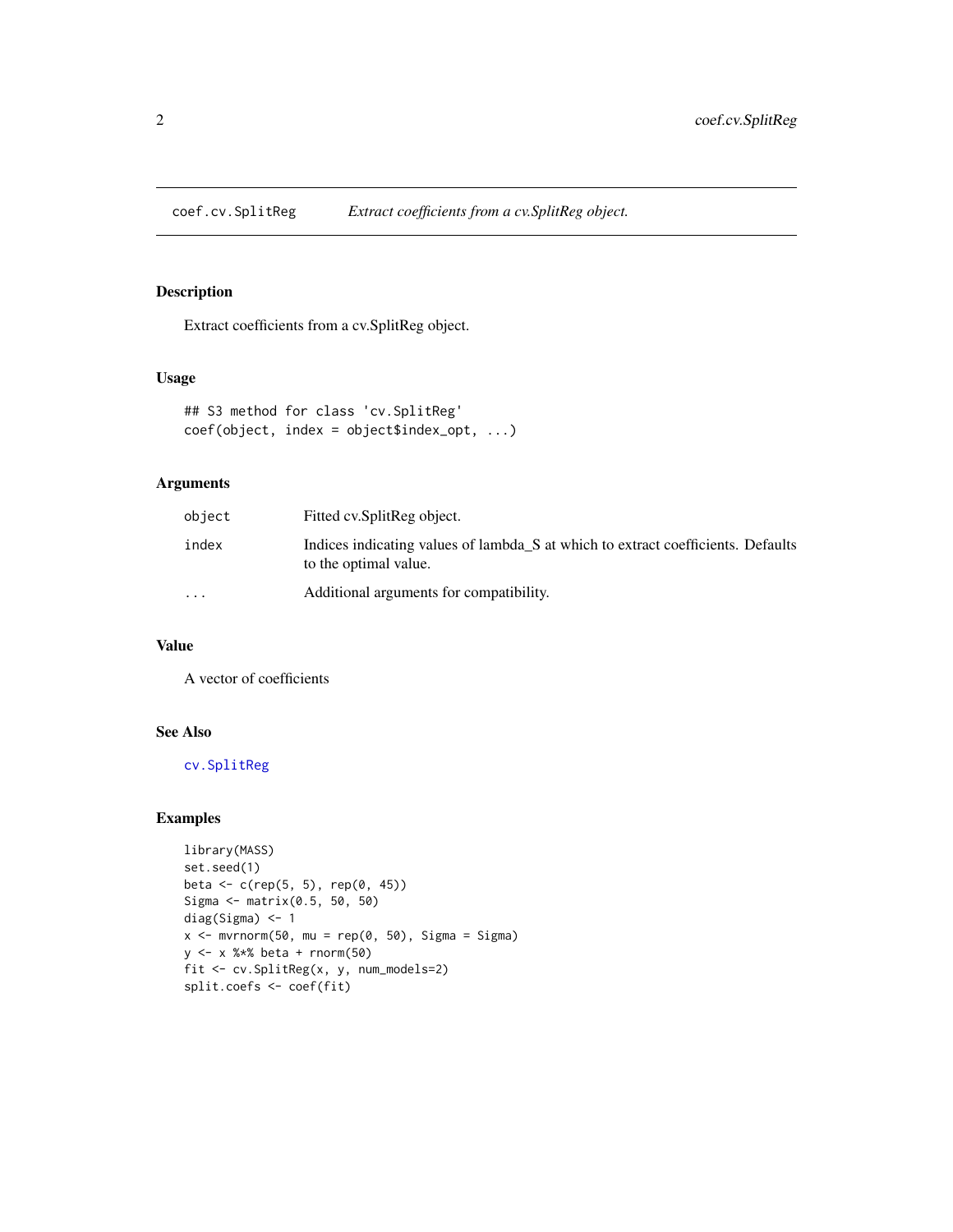<span id="page-2-1"></span><span id="page-2-0"></span>

## Description

Computes a split regularized regression estimator. The sparsity and diversity penalty parameters are chosen automatically.

## Usage

```
cv.SplitReg(
 x,
 y,
  num_lambdas_sparsity = 100,
 num_lambdas_diversity = 100,
 alpha = 1,
 num_models = 10,
  tolerance = 1e-08,
 max\_iter = 1e+05,
 num_folds = 10,
 num_threads = 1
\mathcal{L}
```
## Arguments

| X                      | Design matrix.                                                                                |  |  |  |  |  |  |
|------------------------|-----------------------------------------------------------------------------------------------|--|--|--|--|--|--|
| у                      | Response vector.                                                                              |  |  |  |  |  |  |
| num_lambdas_sparsity   |                                                                                               |  |  |  |  |  |  |
|                        | Length of the grid of sparsity penalties.                                                     |  |  |  |  |  |  |
| num_lambdas_diversity  |                                                                                               |  |  |  |  |  |  |
|                        | Length of the grid of diversity penalties.                                                    |  |  |  |  |  |  |
| alpha                  | Elastic Net tuning constant: the value must be between 0 and 1. Default is 1<br>(Lasso).      |  |  |  |  |  |  |
| num_models             | Number of models to build.                                                                    |  |  |  |  |  |  |
| tolerance              | Tolerance parameter to stop the iterations while cycling over the models.                     |  |  |  |  |  |  |
| $max$ <sub>Liter</sub> | Maximum number of iterations before stopping the iterations while cycling over<br>the models. |  |  |  |  |  |  |
| num_folds              | Number of folds for cross-validating.                                                         |  |  |  |  |  |  |
| num_threads            | Number of threads used for parallel computation over the folds.                               |  |  |  |  |  |  |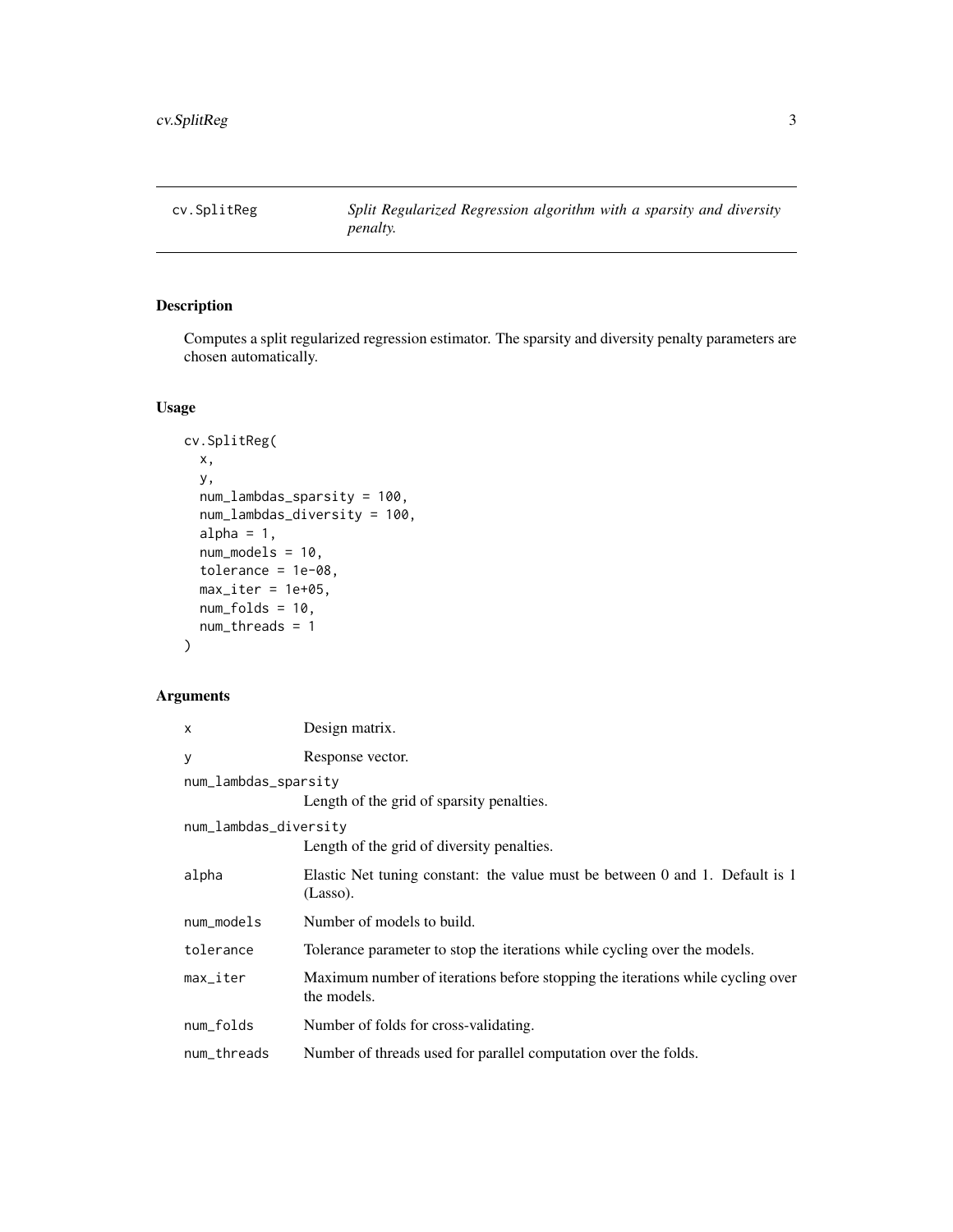## <span id="page-3-0"></span>Details

Computes a split regularized regression estimator with num\_models  $(G)$  models, defined as the linear models  $\beta^1, \ldots, \beta^G$  that minimize

$$
\sum_{g=1}^G \left( \frac{1}{2n} \|\mathbf{y} - \mathbf{X}\boldsymbol{\beta}^g\|^2 + \lambda_S \left( \frac{(1-\alpha)}{2} \|\boldsymbol{\beta}^g\|_2^2 + \alpha \|\boldsymbol{\beta}\|_1 \right) + \frac{\lambda_D}{2} \sum_{h \neq g} \sum_{j=1}^p |\beta_j^h \beta_j^g| \right),
$$

over grids for the penalty parameters  $\lambda_S$  and  $\lambda_D$  that are built automatically. Larger values of  $\lambda_S$  encourage more sparsity within the models and larger values of  $\lambda_D$  encourage more diversity among them. If  $\lambda_D = 0$ , then all of the models are equal to the Elastic Net regularized least squares estimator with penalty parameter  $\lambda_S$ . Optimal penalty parameters are found by num\_folds crossvalidation, where the prediction of the ensemble is formed by simple averaging. The predictors and the response are standardized to zero mean and unit variance before any computations are performed. The final output is in the original scales.

#### Value

An object of class cv.SplitReg, a list with entries

| betas                | Coefficients computed over the path of penalties for sparsity; the penalty for<br>diversity is fixed at the optimal value. |  |  |  |  |  |  |
|----------------------|----------------------------------------------------------------------------------------------------------------------------|--|--|--|--|--|--|
| intercepts           | Intercepts for each of the models along the path of penalties for sparsity.                                                |  |  |  |  |  |  |
| index_opt            | Index of the optimal penalty parameter for sparsity.                                                                       |  |  |  |  |  |  |
| lambda_sparsity_opt  |                                                                                                                            |  |  |  |  |  |  |
|                      | Optimal penalty parameter for sparsity.                                                                                    |  |  |  |  |  |  |
| lambda_diversity_opt |                                                                                                                            |  |  |  |  |  |  |
|                      | Optimal penalty parameter for diversity.                                                                                   |  |  |  |  |  |  |
| lambdas_sparsity     |                                                                                                                            |  |  |  |  |  |  |
|                      | Grid of sparsity parameters.                                                                                               |  |  |  |  |  |  |
| lambdas_diversitv    |                                                                                                                            |  |  |  |  |  |  |
|                      | Grid of diversity parameters.                                                                                              |  |  |  |  |  |  |
| cv_mse_opt           | Optimal CV MSE.                                                                                                            |  |  |  |  |  |  |
| call                 | The matched call.                                                                                                          |  |  |  |  |  |  |

## See Also

[predict.cv.SplitReg](#page-4-1), [coef.cv.SplitReg](#page-1-1)

## Examples

```
library(MASS)
set.seed(1)
beta <- c(rep(5, 5), rep(0, 45))
Sigma <- matrix(0.5, 50, 50)
diag(Sigma) <- 1
x \le - mvrnorm(50, mu = rep(0, 50), Sigma = Sigma)
y <- x %*% beta + rnorm(50)
```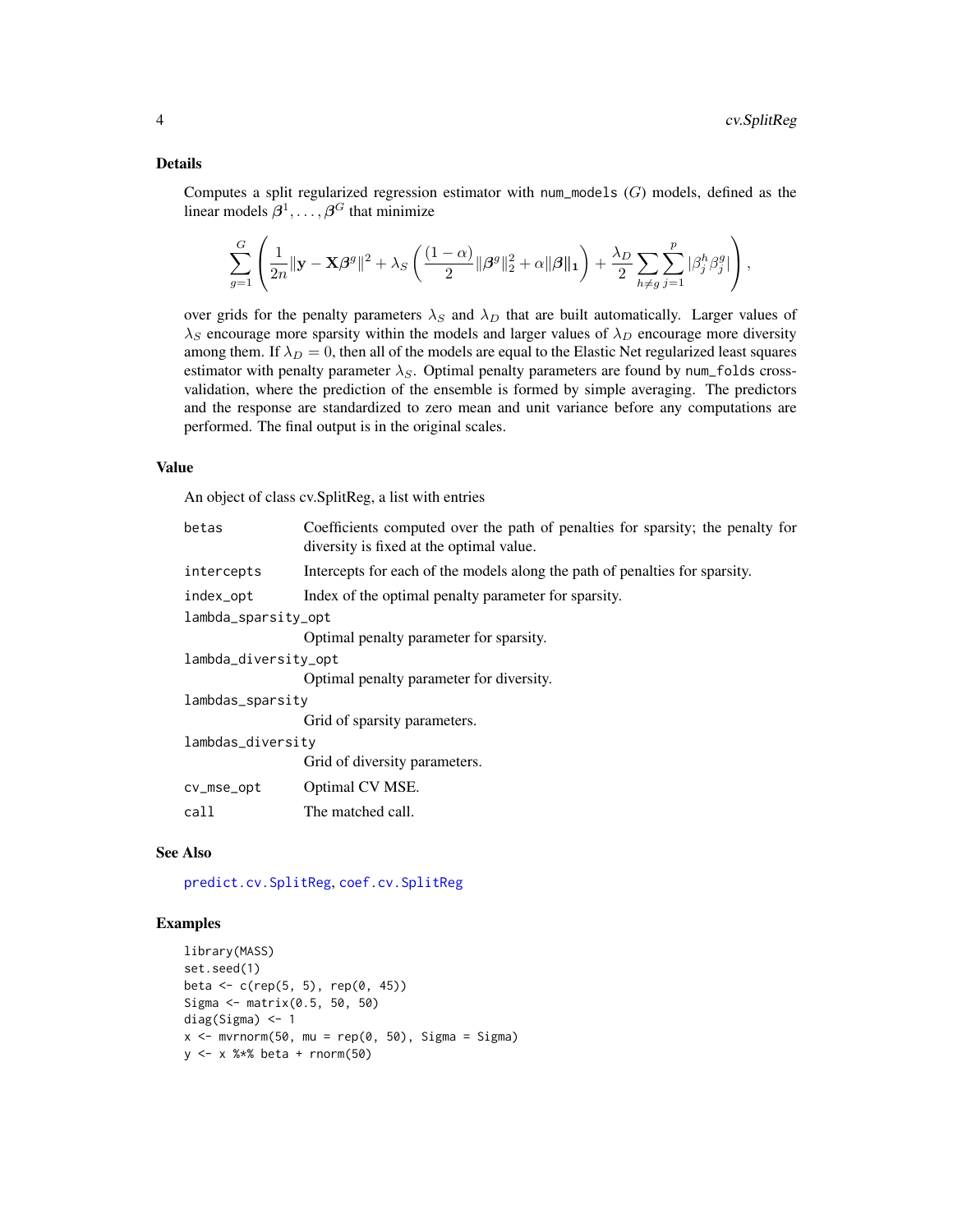```
fit <- cv.SplitReg(x, y, num_models=2)
coefs <- predict(fit, type="coefficients")
```
<span id="page-4-1"></span>predict.cv.SplitReg *Make predictions from a cv.SplitReg object.*

## Description

Make predictions from a cv.SplitReg object, similar to other predict methods.

## Usage

```
## S3 method for class 'cv.SplitReg'
predict(
  object,
  newx,
  index = object$index_opt,
  type = c("response", "coefficients"),
  ...
\mathcal{L}
```
## Arguments

| object    | Fitted cv. SplitReg object.                                                                         |
|-----------|-----------------------------------------------------------------------------------------------------|
| newx      | Matrix of new values of x at which prediction are to be made. Ignored if type is<br>"coefficients". |
| index     | Indices indicating values of lambda_S at which to predict. Defaults to the opti-<br>mal value.      |
| type      | Either "response" for predicted values or "coefficients" for the estimated coeffi-<br>cients.       |
| $\ddotsc$ | Additional arguments for compatibility.                                                             |

## Value

Either a matrix with predictions or a vector of coefficients

## See Also

[predict.cv.SplitReg](#page-4-1)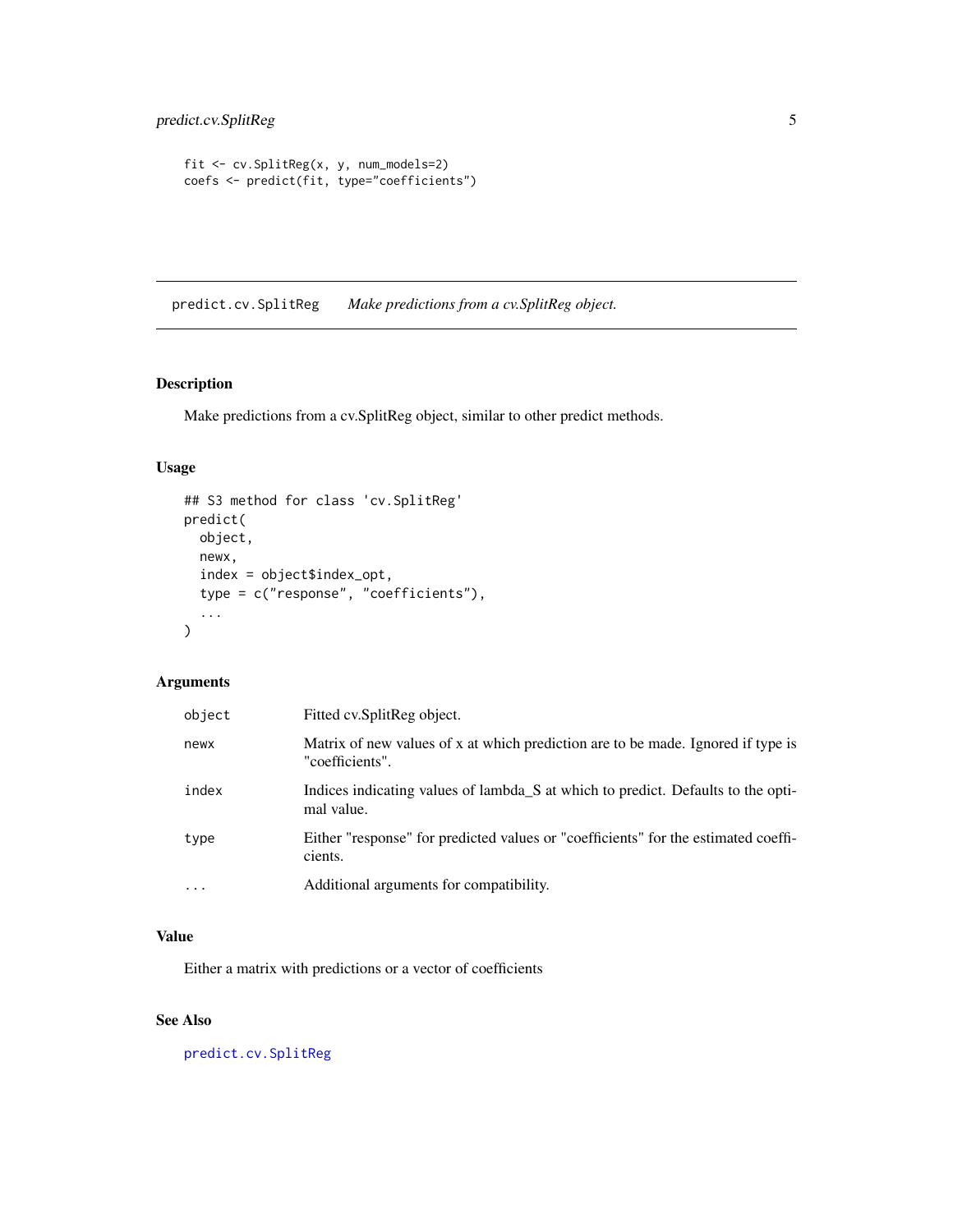## Examples

```
library(MASS)
set.seed(1)
beta <- c(rep(5, 5), rep(0, 45))
Sigma <- matrix(0.5, 50, 50)
diag(Sigma) <- 1
x <- mvrnorm(50, mu = rep(0, 50), Sigma = Sigma)
y <- x %*% beta + rnorm(50)
fit <- cv.SplitReg(x, y, num_models=2)
x.new < -mvrnorm(50, mu = rep(0, 50), Sigma = Signa)split.predictions <- predict(fit, newx = x.new, type="response")
```